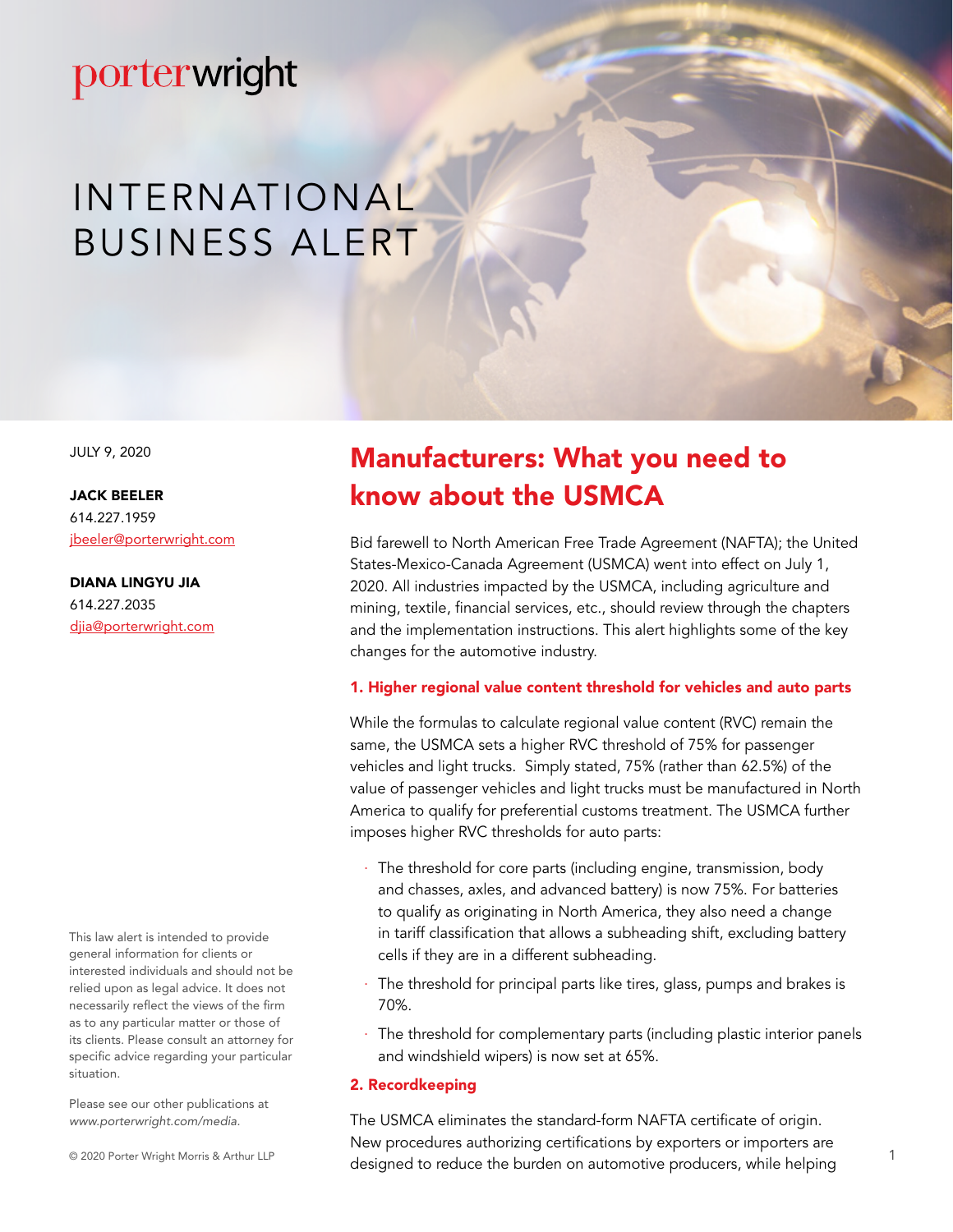## porterwright

### INTERNATIONAL BUSINESS ALERT

to strengthen enforcement of the USMCA's automotive rules. However, importers of goods into the U.S. should carefully review their document preservation procedures, especially because the government may demand electronic evidence of compliance on relatively short notice.

#### 3. Elimination of "deemed" originating

Essential to RVC calculations is the value of non-originating materials. Gone are the days where a producer could count some parts as originating in North America, even if they were produced overseas (free-riding). For RVC calculations, the value of non-originating materials now means the value of all non-originating materials.

#### 4. Steel and aluminum purchase

A passenger vehicle, light truck or heavy truck is considered as originating in North America only if, during a certain time period, at least 70% of the vehicle producer's purchases of steel and aluminum by value originate in North America. This requirement applies to a manufacturer's corporate purchases throughout North America, and covers direct purchase, purchase through a service center and purchase contracted through a supplier.

#### 5. Labor Value Content requirement

The USMCA provides for a phased-in Labor Value Content (LVC) requirement that at least 40% of the value of passenger cars and 45% of the value of light trucks must be produced in North American facilities where workers make an average of \$16 an hour (by the year 2023). This new provision is intended to help "level the playing field" for U.S. manufacturers and workers. The U.S. Department of Labor recently issued an interim final rule that provides for administration of the new wage requirement.

#### 6. Employment law compliance

Mexico recently passed a labor reform statute to make unionizing and negotiating wage increases easier for workers. In the U.S., the United Auto Workers (UAW) changed its stance on the trade agreement, which led to the House of Representatives approving the USMCA. According to the UAW, it will be "vigilant" in monitoring the agreement. The USMCA creates a new streamlined dispute process for enforcement of employment law protections for workers — the facility-specific rapid response labor mechanism (RRLM). An ad hoc international dispute settlement panel can make a determination as to whether a specific facility is in compliance with Mexico's new labor laws. If it is found that workers are denied rights of free association or collective bargaining in a Mexican facility, the U.S. and Canada could suspend preferential tariffs or block the entry of goods from the noncompliant facility within only 120 days after a dispute is raised.